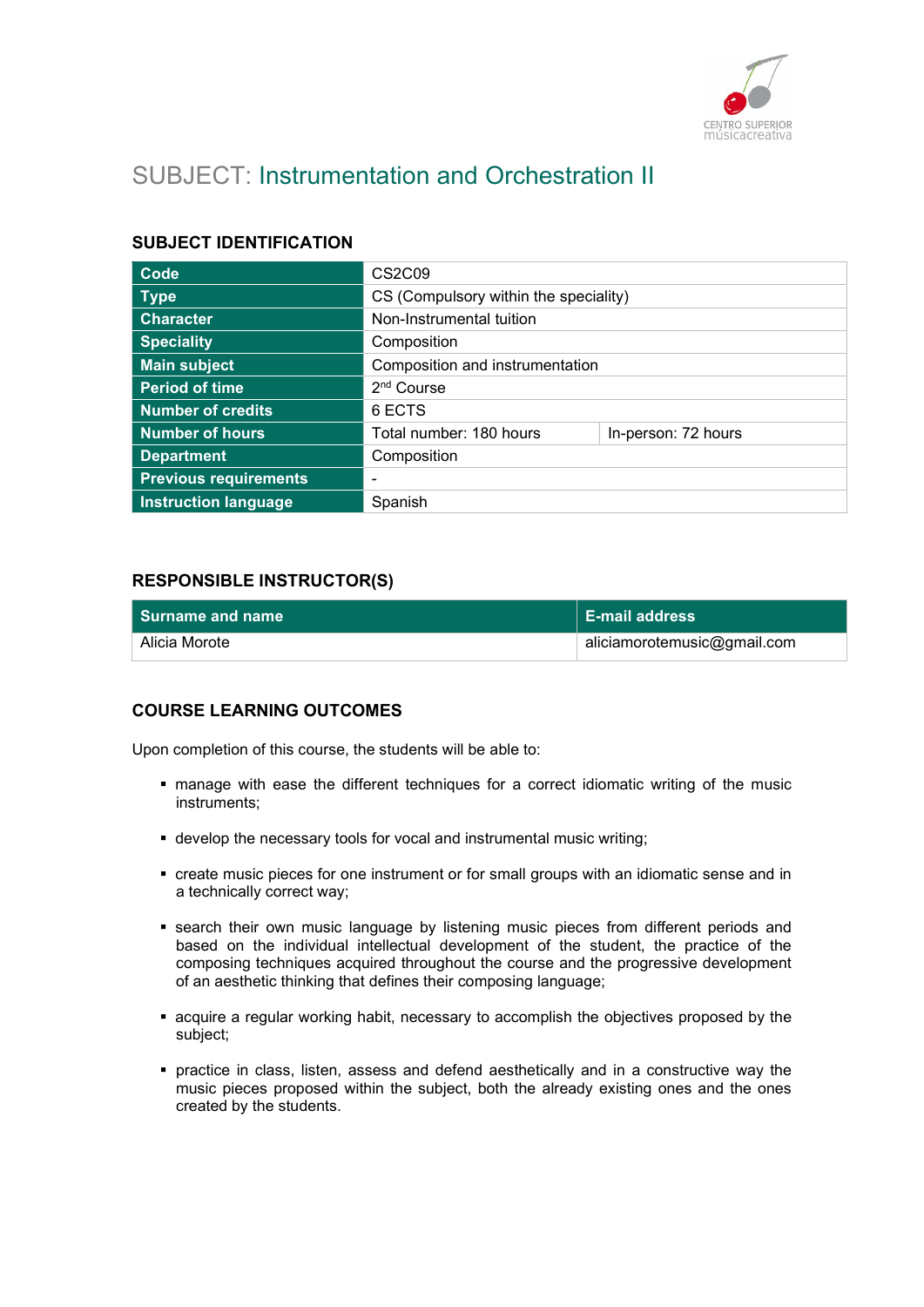

# COURSE CONTENT

|      | <b>Thematic Block</b>                       | <b>Themes/ Repertoire</b>                                                                                                                                                                                          |
|------|---------------------------------------------|--------------------------------------------------------------------------------------------------------------------------------------------------------------------------------------------------------------------|
| ı.   | Idiomatic writing for wind<br>instruments   | Theme 1. Soloist instruments<br>Theme 2. Wind quintet                                                                                                                                                              |
| Ш.   | Idiomatic writing for string<br>instruments | Theme 1. Soloist instruments<br>Theme 2. String quartet<br>Theme 3. String orchestra                                                                                                                               |
| III. | Non-conventional wind<br>instruments        | Theme 1. Classic quitar<br>Theme 2. Electric quitar fir hybrid and contemporary ensembles<br>Theme 3. Introduction to the integration of textural and electronic<br>elements. Specific idiomatic notation/writing. |

# STUDENT´S STUDY HOURS PLANNING

| <b>Activity type</b>                                           | <b>Total hours</b>   |
|----------------------------------------------------------------|----------------------|
| <b>Theoretic activities</b>                                    | 45 hours             |
| <b>Practice activities</b>                                     | 27 hours             |
| Other mandatory training activities (seminars, workshops etc.) | 8 hours              |
| <b>Student self-study hours</b>                                | 100 hours            |
| <b>Total studying hours</b>                                    | $72+108 = 180$ hours |

## **METHODOLOGY**

| <b>Theoretical-practical activities</b> | The students must perform idiomatic pieces of the different<br>instrument explained in class in order to be listened to and corrected<br>in the following class. In addition, throughout the course, the<br>instructor will propose instrumental pieces that combine two or more<br>instruments explained in class. |
|-----------------------------------------|---------------------------------------------------------------------------------------------------------------------------------------------------------------------------------------------------------------------------------------------------------------------------------------------------------------------|
|                                         | The assignments will be presented in PDF. files, expiring the score<br>edition software use to fulfil the exercise. An online folder will be<br>created for the students to upload their materials within the timeframe<br>proposed.                                                                                |
| <b>Practical activities</b>             | Idiomatic exercises proposed (one per instrument family)                                                                                                                                                                                                                                                            |

# ASSESSMENT TOOLS

| Theoretical-Practical | - Constant attendance to class                                      |
|-----------------------|---------------------------------------------------------------------|
| ∣ activities          | - Interest, pro-active attitude, preparation and class preparation. |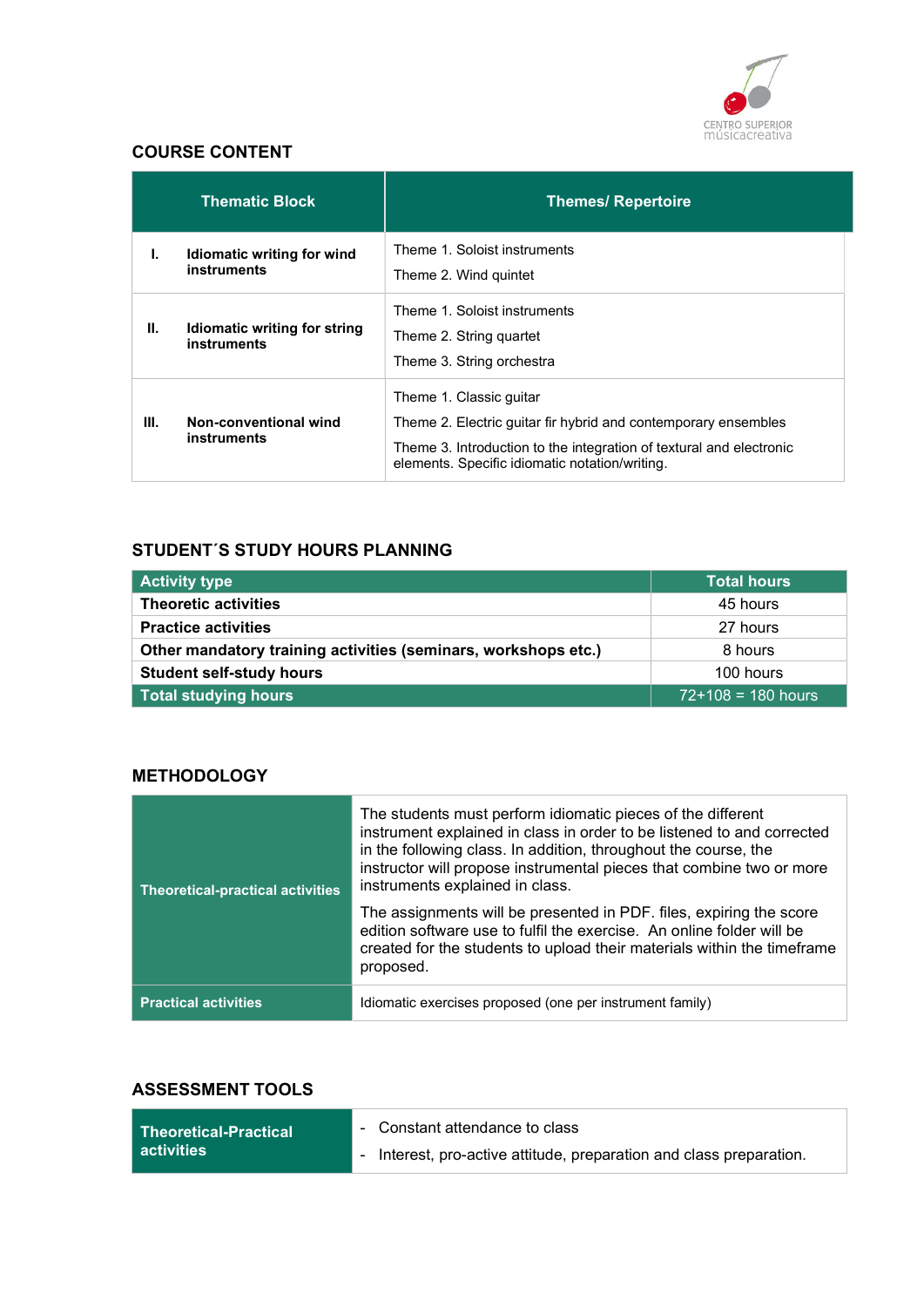

|                                                                                       | - Fulfilment of the proposed exercises and punctuality in delivery                                                                                                                      |  |
|---------------------------------------------------------------------------------------|-----------------------------------------------------------------------------------------------------------------------------------------------------------------------------------------|--|
|                                                                                       | Development of an aesthetic and constructive discourse regarding<br>other students work.                                                                                                |  |
| <b>Other educational</b><br>mandatory activities<br>(workshops, seminars,<br>$etc.$ ) | - Interest and active participation in the formative activities.<br>Attendance and participation in the compulsory<br>activities<br>programmed by the department or by the institution. |  |

#### ASSESSMENT CRITERIA

| <b>Theoretical activities</b>                                                | The student must prove strong knowledge of range, dynamics<br>limitations, technical and idiomatic aspects of all the instruments<br>from all the studied families.                                                                                 |
|------------------------------------------------------------------------------|-----------------------------------------------------------------------------------------------------------------------------------------------------------------------------------------------------------------------------------------------------|
| <b>Practical activities</b>                                                  | The student must fulfil and deliver with punctuality the orchestration<br>exercises weekly requested by the instructor, proving a formal<br>coherence and a technique based in the correct integration of the<br>theoretic tools provided in class. |
| <b>Other training mandatory</b><br>activities (workshops,<br>seminars, etc.) | To participate in the relevant events (Meet the artists sessions,<br>invited professors sessions, etc.) organised within the framework of<br>the subject.                                                                                           |

# GRADE DETERMINATION SYSTEM

#### Grade determination system in continuous assessment

|                                              | <b>Grade percentage</b> |
|----------------------------------------------|-------------------------|
| Participation                                | 10%                     |
| Continuous evaluation and weekly assignments | 60%                     |
| Mid-term exam                                | 10%                     |
| Final exam                                   | 20%                     |
| Total                                        | 100%                    |

# Grade determination system in cases of loss of continuous assessment right

|            | <b>Grade percentage</b> |
|------------|-------------------------|
| Final exam | 80%                     |
| Total      | 80%                     |

# Grade determination system for the extraordinary assessment call

|                        | Grade percentage |
|------------------------|------------------|
| Retake exam            | 100%             |
| $\tau$ <sub>otal</sub> | 100%             |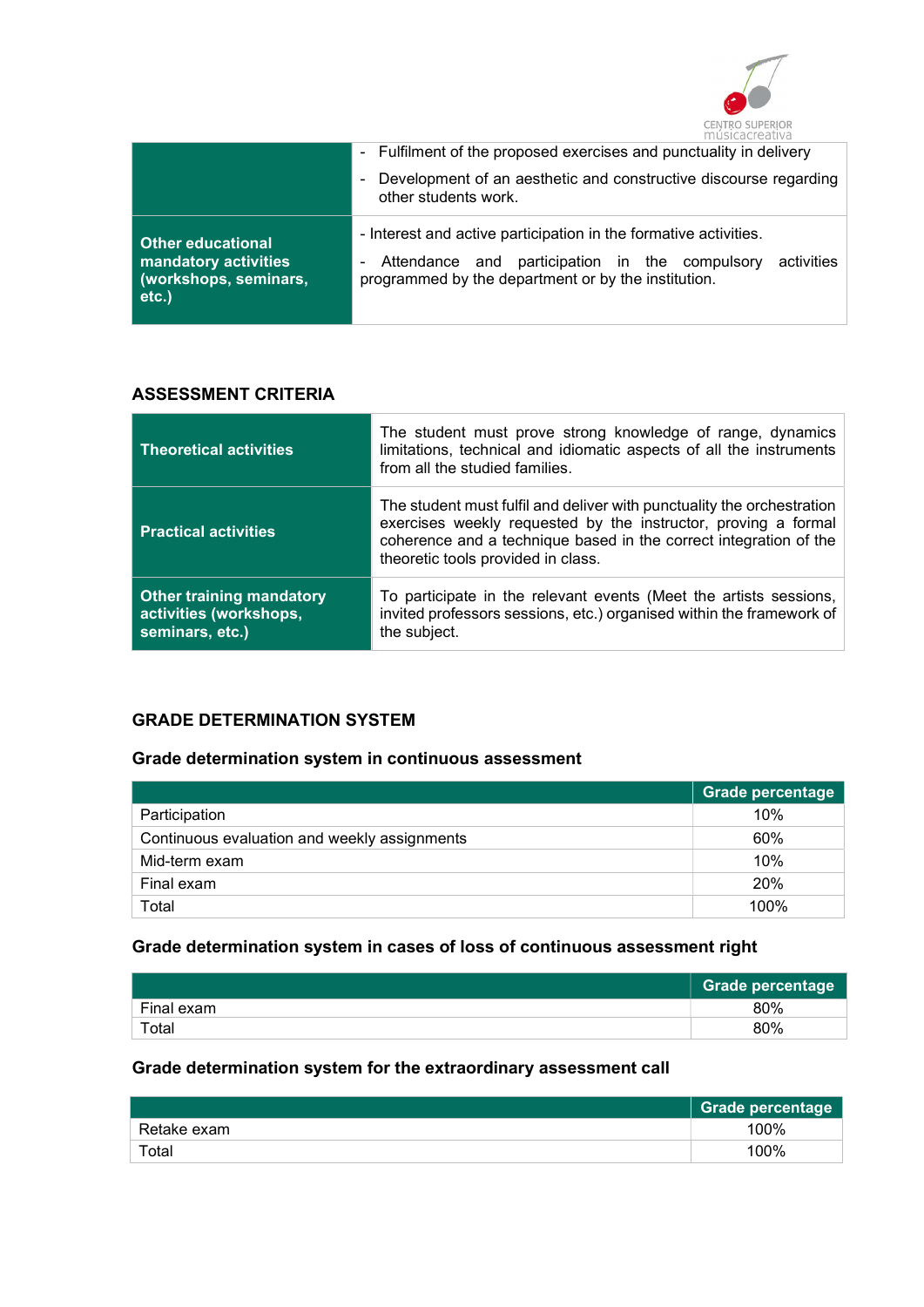

#### Grade determination system for students with disabilities

In principle, the grade determination system for students with disabilities will be carried out following the criteria set for the rest of the students, ensuring equal opportunities and conditions for all the students. However, if necessary, the instructor in charge will consider the type of disability of the concerned student. Should the situation apply, the assessment conditions will be adapted in accordance to the limitations of the corresponding disability.

These considerations will be established once the concerned student enrols in the corresponding courses. For the official records, the student and/or the student representative will be requested to present the corresponding disability report for the official accreditation.

|                                              | <b>Grade percentage</b> |
|----------------------------------------------|-------------------------|
| Participation                                | 10%                     |
| Continuous evaluation and weekly assignments | 60%                     |
| Mid-term exam                                | 10%                     |
| Final exam                                   | <b>20%</b>              |
| Total                                        | 100%                    |

## RESOURCES AND BIBLIOGRAPHY

# Online Campus  $\rightarrow$  https://musicacreativa.classlife.education/

#### **Bibliography**

| <b>Tittle</b>    | Orquestación                                                                                                                    |
|------------------|---------------------------------------------------------------------------------------------------------------------------------|
| <b>Author</b>    | Adler, Samuel                                                                                                                   |
| <b>Publisher</b> | Barcelona : Idea Books, 2006                                                                                                    |
|                  |                                                                                                                                 |
| <b>Tittle</b>    | Atlas de los Instrumentos Musicales                                                                                             |
| <b>Author</b>    | Varios                                                                                                                          |
| <b>Publisher</b> | Alianza                                                                                                                         |
|                  |                                                                                                                                 |
| <b>Tittle</b>    | Orquestación                                                                                                                    |
| <b>Author</b>    | Piston, Walter                                                                                                                  |
| <b>Publisher</b> | Madrid: Real Musical, 1978                                                                                                      |
|                  |                                                                                                                                 |
| <b>Tittle</b>    | Instrumentación y orquestación clásica y contemporánea. Vol 4: La práctica orquestal.<br>Desde el siglo XVI hasta nuestros días |
| <b>Author</b>    | Charles Soler, Agustí                                                                                                           |
| <b>Publisher</b> | Impromptu Editores, S.L.                                                                                                        |
|                  |                                                                                                                                 |
| <b>Tittle</b>    | Arranging for strings                                                                                                           |
| <b>Author</b>    | Rabson, Mimi                                                                                                                    |
| <b>Publisher</b> | <b>Berklee Press</b>                                                                                                            |